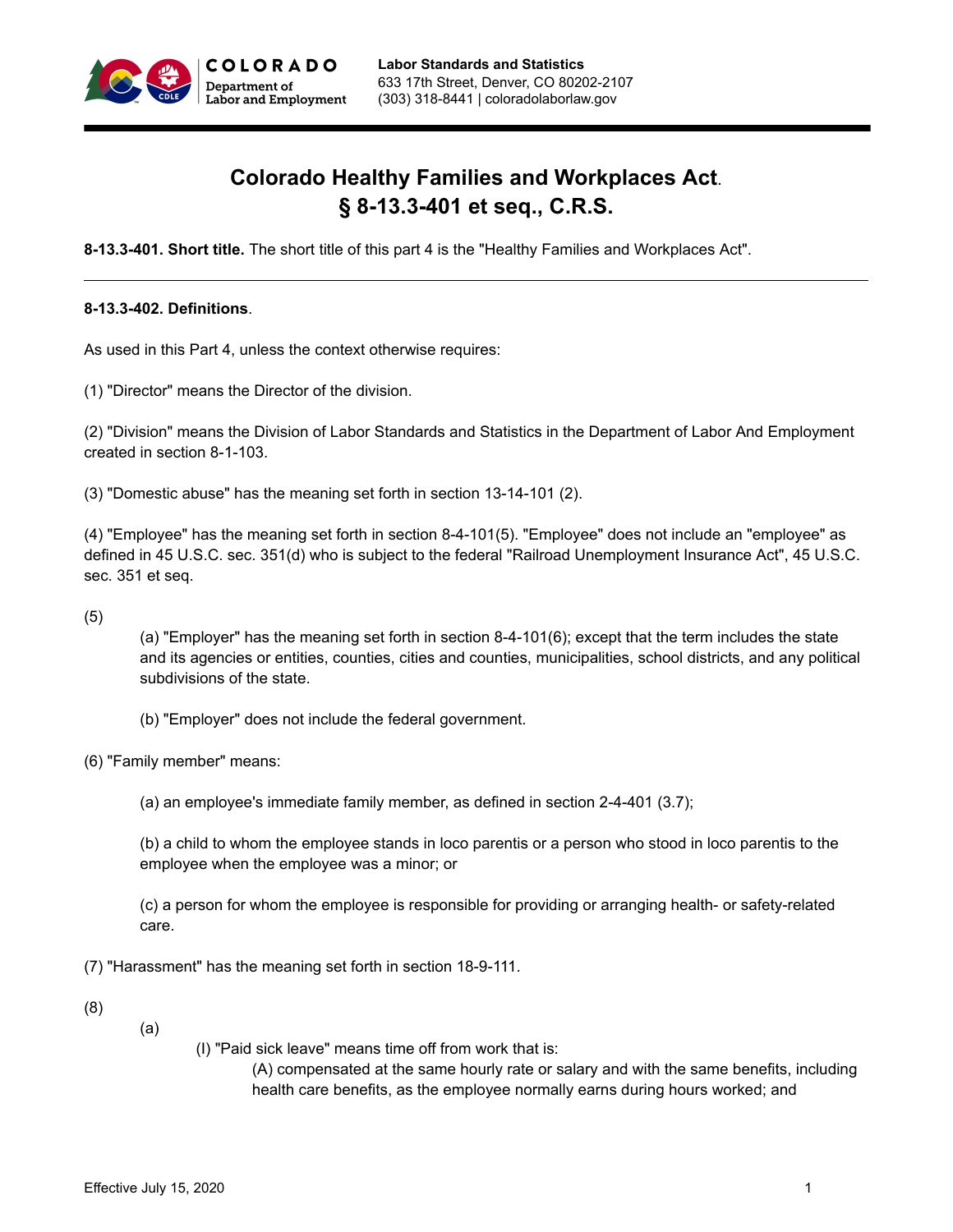(B) provided by an employer to an employee for one or more of the purposes described in sections 8-13.3-404 to 8-13.3-406.

(II) as used in subsection  $(8)(a)(I)(A)$  of this section:

(A) "same hourly rate or salary" under this part 4 does not include overtime, bonuses, or holiday pay.

(B) for employees paid on a commission basis only, "same hourly rate or salary" means a rate of no less than the applicable minimum wage.

(C) for employees paid an hourly, weekly, or monthly wage and also paid on a commission basis, "same hourly rate or salary" means the rate of pay equivalent to the employee's hourly, weekly, or monthly wage or the applicable minimum wage, whichever is greater.

- (b) "Paid sick leave" is "wages" as defined in section 8-4-101 (14).
- (9) "Public health emergency" means:

(a) an act of bioterrorism, a pandemic influenza, or an epidemic caused by a novel and highly fatal infectious agent, for which:

(I) an emergency is declared by a federal, state, or local public health agency; or

(II) a disaster emergency is declared by the governor; or

(b) a highly infectious illness or agent with epidemic or pandemic potential for which a disaster emergency is declared by the governor.

- (10) "Retaliatory personnel action" means:
	- (a) the denial of any right guaranteed under this part 4; or
	- (b) any adverse action against an employee for exercising any right guaranteed in this part 4, including:

(I) any threat, discipline, discharge, suspension, demotion, reduction of hours, or reporting or threatening to report an employee's suspected citizenship or immigration status or the suspected citizenship or immigration status of a family member of the employee to a federal, state, or local agency; or

(II) any sanctions against an employee who is the recipient of public benefits for rights guaranteed under this part 4; or

(III) interference with or punishment for participating in or assisting, in any manner, an investigation, proceeding, or hearing under this part 4.

(11) "Sexual assault" has the meaning set forth in section 18-3-402.

(12) "Successor employer" means an employing unit, whether or not an employing unit at the time of acquisition, that becomes an employer subject to this part 4 because it acquires all of an organization, a trade, or a business or substantially all of the assets of one or more employers subject to this part 4.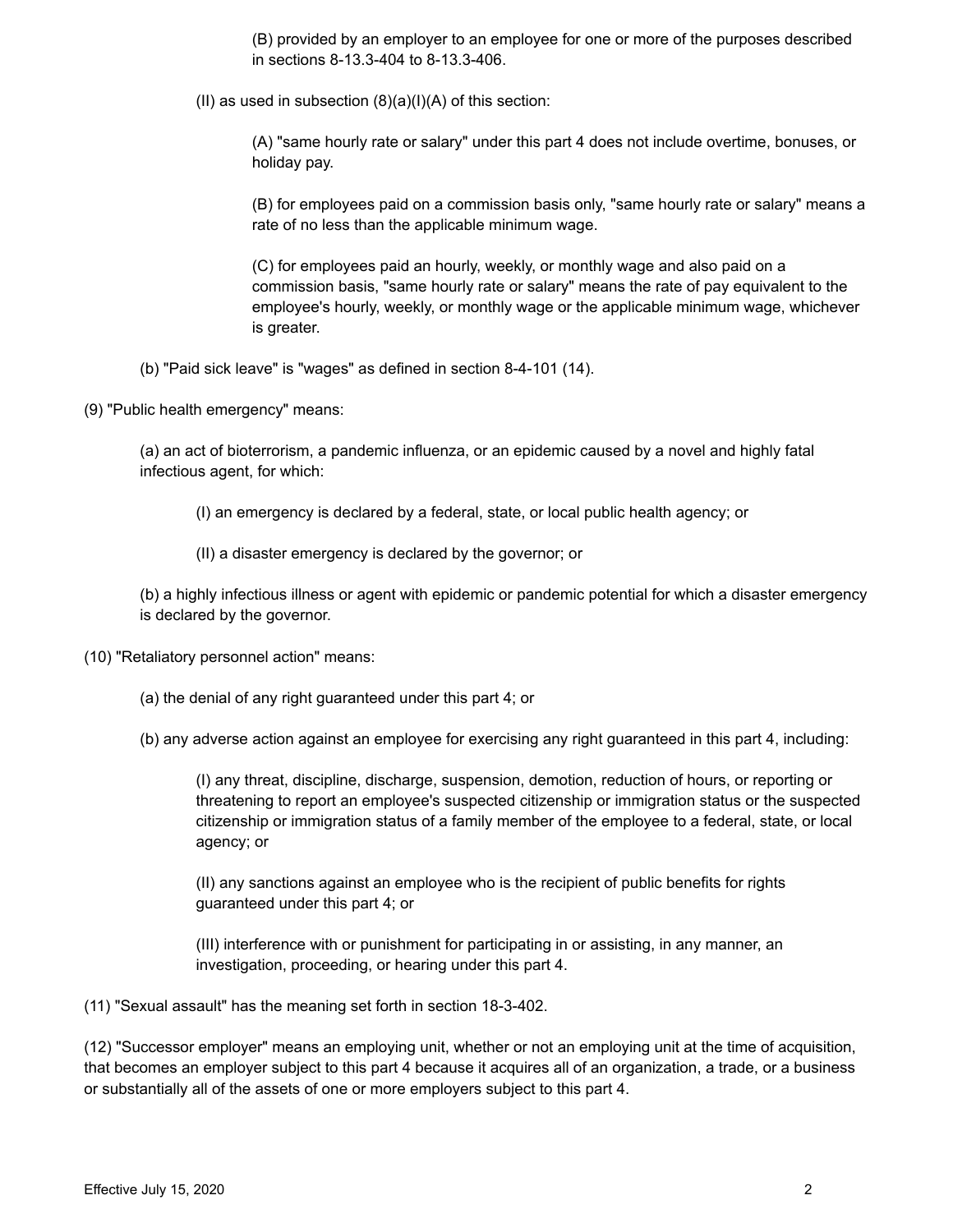(13) "Year" means a regular and consecutive twelve-month period as determined by an employer; except that, for the purposes of section 8-13.3-411, "year" means a calendar year.

**8-13.3-403. Paid sick leave - accrual - carry forward to subsequent year - comparable leave provided by employer - no payment for unused leave - rules - repeal.**

(1)

(a) All employees working in Colorado have the right to paid sick leave as specified in this part 4.

(b) Effective January 1, 2021, each employer with sixteen or more employees shall provide each employee paid sick leave as provided in this section. This subsection (1)(b) is repealed, effective January 1, 2022.

(c) Effective January 1, 2022, each employer shall provide each employee paid sick leave as provided in this section.

#### (2)

(a) Each employee earns at least one hour of paid sick leave for every thirty hours worked by the employee; except that an employee is not entitled under this section to earn or use more than forty-eight hours of paid sick leave each year, unless the employer selects a higher limit. An employer may satisfy the accrual requirements of this section by providing the employee with an amount of paid sick leave that meets or exceeds the requirements of this section at the beginning of the year. Nothing in this section discourages or prohibits an employer from providing paid sick leave that accrues at a faster or more generous rate than required by this section. This subsection (2)(a) does not limit the ability of an employee to use paid sick leave as provided in section 8-13.3-405.

(b) Nothing in this part 4 precludes an employer from providing employees more paid sick leave than the amounts specified in this subsection (2).

(c) An employee who is exempt from overtime required in section 8-6-111(4) accrues paid sick leave based on the assumption that the employee works forty hours per week. if the employee's normal workweek consists of fewer than forty hours, the employee accrues paid sick leave based upon the number of hours that comprise the employee's normal workweek.

#### (3)

(a) An employee begins to accrue paid sick leave when employment with the employer begins and may use accrued paid sick leave as it is accrued.

(b) Up to forty-eight hours of paid sick leave that an employee accrues in a year but does not use carries forward to, and may be used in, a subsequent year; except that an employer is not required to allow the employee to use more than forty-eight hours of paid sick leave in a year.

(4) An employer that has a paid leave policy for its employees may satisfy the requirements of this section and section 8-13.3-405 and is not required to provide additional paid sick leave to its employees if the employer:

(a) makes available to its employees, through its paid leave policy, an amount of paid leave sufficient to satisfy section 8-13.3-405 and meet the accrual requirements of subsection (2)(a) of this section; and

(b) allows its employees to use the paid leave for the same purposes and under the same conditions as those applicable to paid sick leave under this part 4.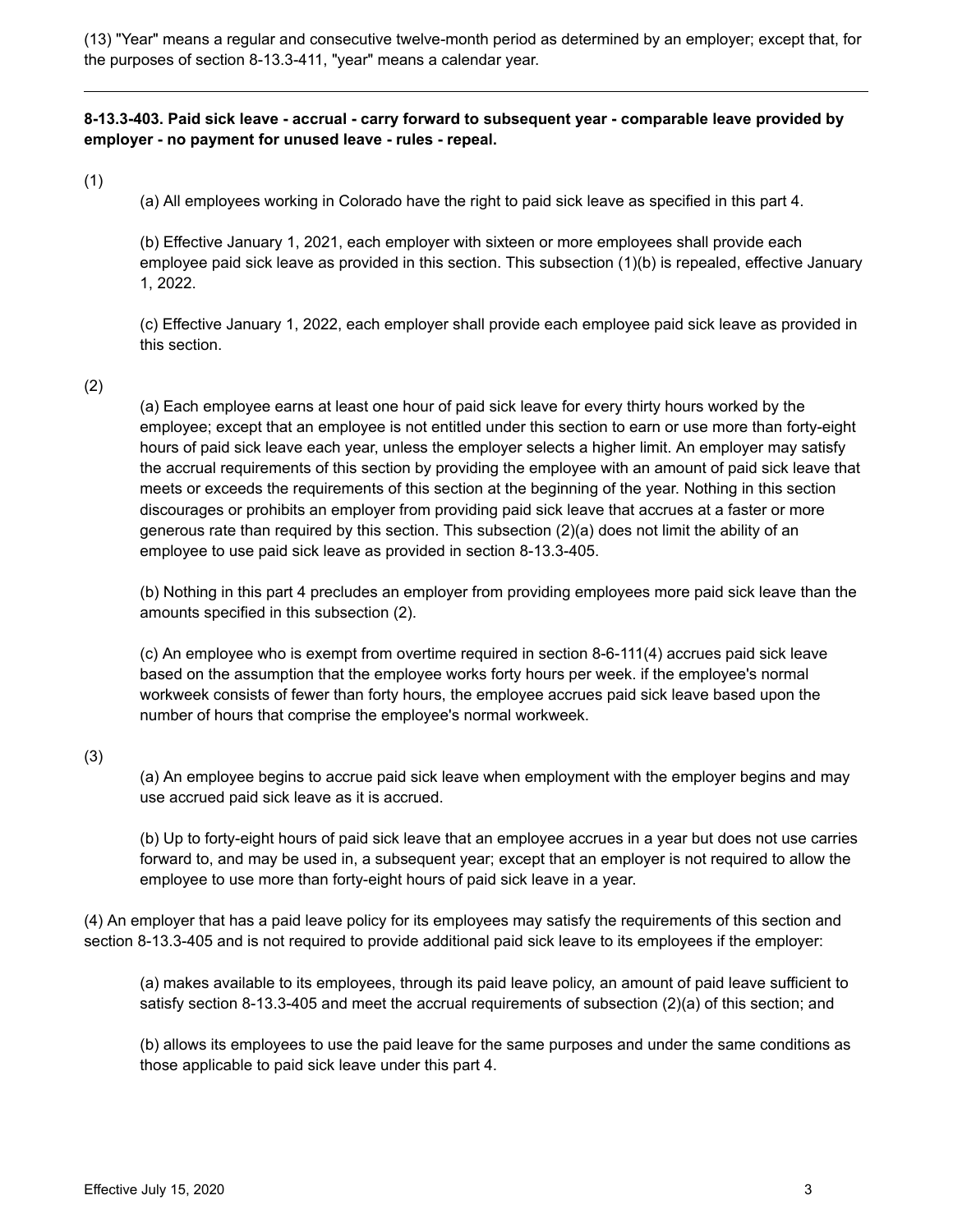(a) Except as specified in subsection  $(5)(b)$  of this section, and notwithstanding section 8-4-101(14)(a)(iv), nothing in this section requires an employer to provide financial or other reimbursement of unused paid sick leave to an employee upon termination, resignation, retirement, or other separation from employment; except that an individual may recover paid sick leave as a remedy for a retaliatory personnel action that prevented the individual from using paid sick leave.

(b) If an employee separates from employment and is rehired by the same employer within six months after the separation, the employer shall reinstate any paid sick leave that the employee had accrued but not used during the employee's previous employment with the employer and that had not been converted to monetary compensation to the employee at the time of separation from employment.

(6) An employer may loan paid sick leave to an employee in advance of accrual of paid sick leave by the employee.

(7) If an employee is transferred to a separate division, entity, or location but remains employed by the same employer, the employee is entitled to all paid sick leave accrued at the prior division, entity, or location and is entitled to use all paid sick leave as provided in this section.

(8) If a successor employer succeeds an original employer, all employees of the original employer who remain employed by the successor employer are entitled to all paid sick leave that the employees accrued when employed by the original employer and are entitled to use previously accrued paid sick leave as specified in section 8-13.3-404.

(9) The division shall promulgate rules regarding compensation and accrual of paid sick leave for employees employed and compensated on a fee-for-service basis.

#### **8-13.3-404. Use of paid sick leave - purposes - time increments.**

(1) An employer shall allow an employee to use the employee's accrued paid sick leave to be absent from work when:

(a) The employee:

(I) has a mental or physical illness, injury, or health condition that prevents the employee from working;

(II) needs to obtain a medical diagnosis, care, or treatment of a mental or physical illness, injury, or health condition; or

- (III) needs to obtain preventive medical care;
- (b) The employee needs to care for a family member who:
	- (I) has a mental or physical illness, injury, or health condition;

(II) needs to obtain a medical diagnosis, care, or treatment of a mental or physical illness, injury, or health condition; or

(III) needs to obtain preventive medical care;

(c) The employee or the employee's family member has been the victim of domestic abuse, sexual assault, or harassment and the use of leave is to: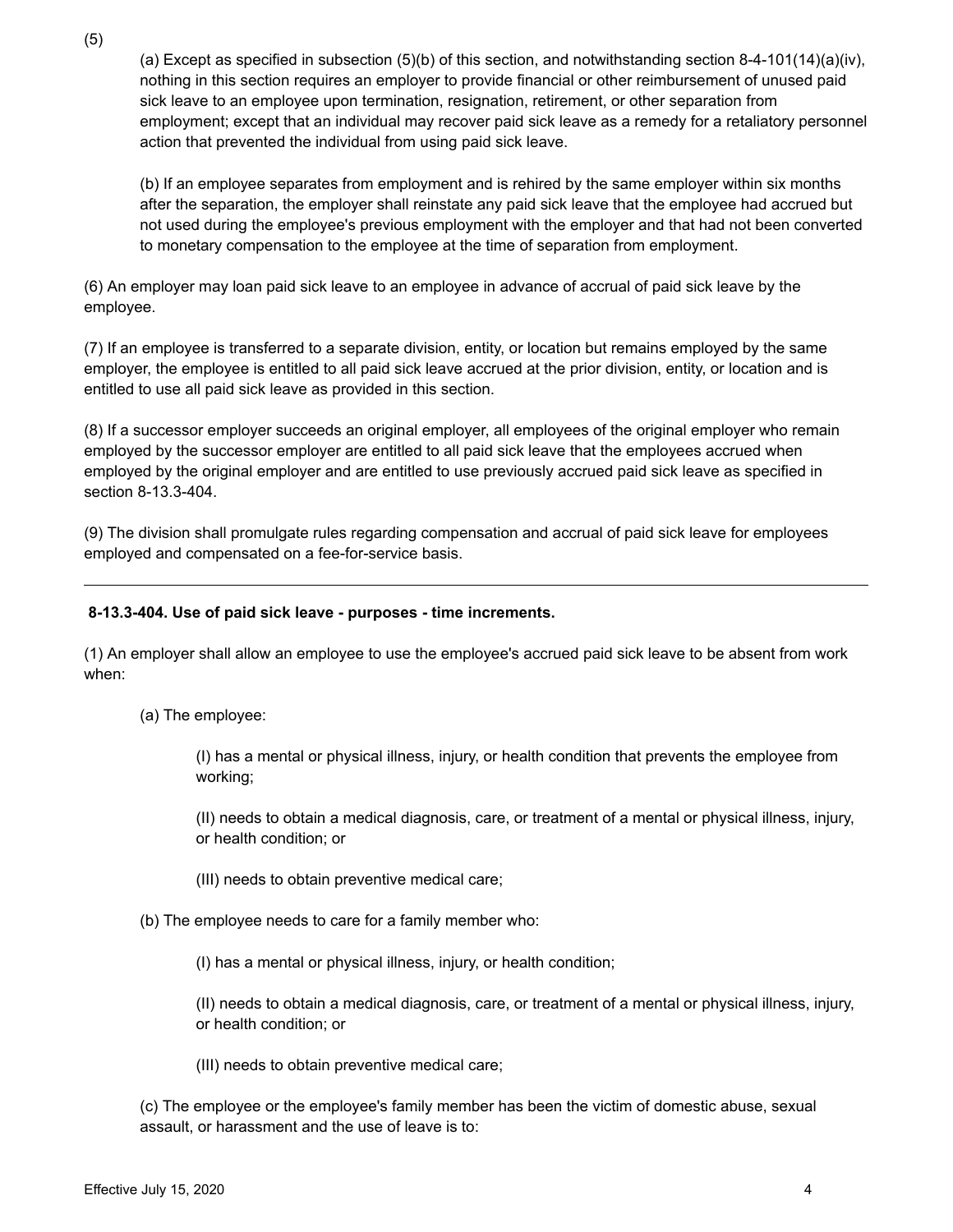(I) seek medical attention for the employee or the employee's family member to recover from a mental or physical illness, injury, or health condition caused by the domestic abuse, sexual assault, or harassment;

(II) obtain services from a victim services organization;

(III) obtain mental health or other counseling;

(IV) seek relocation due to the domestic abuse, sexual assault, or harassment; or

(V) seek legal services, including preparation for or participation in a civil or criminal proceeding relating to or resulting from the domestic abuse, sexual assault, or harassment; or

(d) due to a public health emergency, a public official has ordered closure of:

(I) the employee's place of business; or

(II) the school or place of care of the employee's child and the employee needs to be absent from work to care for the employee's child.

(2) An employer shall allow an employee to use paid sick leave upon the request of an employee. The request may be made orally, in writing, electronically, or by any other means acceptable to the employer. When possible, the employee shall include the expected duration of the absence. An employer may provide a written policy that contains reasonable procedures for the employee to provide notice when the use of paid sick leave taken under this section is foreseeable. An employer shall not deny paid sick leave to the employee based on noncompliance with such a policy.

(3) An employee must use paid sick leave in hourly increments unless the employee's employer allows paid sick leave to be taken in smaller increments of time.

(4) An employer shall not require, as a condition of providing paid sick leave under this part 4, an employee who uses paid sick leave to search for or find a replacement worker to cover the time during which the employee is absent from work.

(5) When the use of paid sick leave taken under this section is foreseeable, the employee shall make a good-faith effort to provide notice of the need for paid sick leave to the employee's employer in advance of the use of the paid sick leave and shall make a reasonable effort to schedule the use of paid sick leave in a manner that does not unduly disrupt the operations of the employer.

(6) Notwithstanding section 8-13.3-405(4)(b), for paid sick leave of four or more consecutive work days, an employer may require reasonable documentation that the paid sick leave is for a purpose authorized by this part 4.

## **8-13.3-405. Additional paid sick leave during a public health emergency.**

(1) In addition to paid sick leave accrued under section 8-13.3-403, on the date a public health emergency is declared, each employer in the state shall supplement each employee's accrued paid sick leave as necessary to ensure that an employee may take the following amounts of paid sick leave for the purposes specified in subsection (3) of this section:

(a) for employees who normally work forty or more hours in a week, at least eighty hours;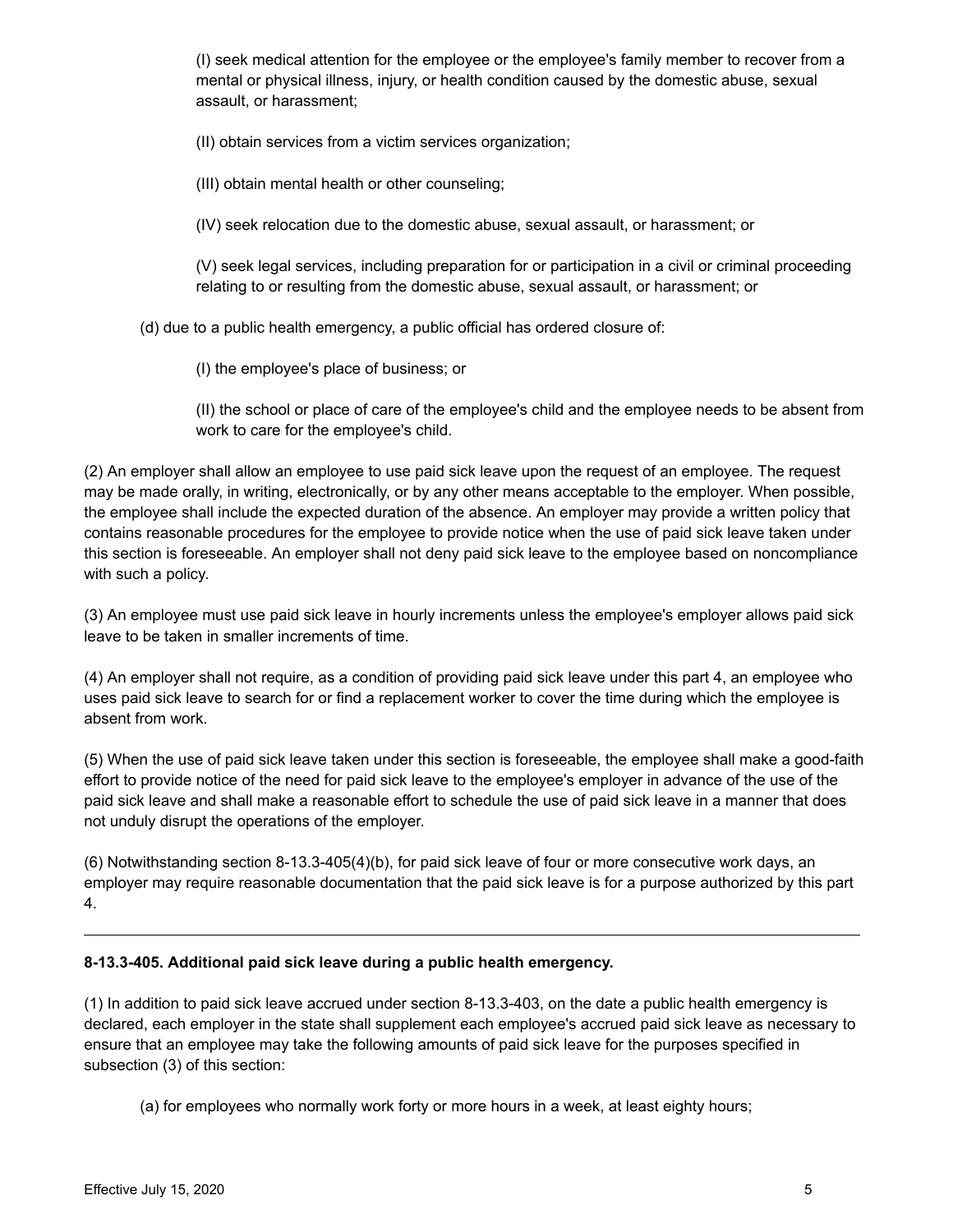(b) for employees who normally work fewer than forty hours in a week, at least the greater of either the amount of time the employee is scheduled to work in a fourteen-day period or the amount of time the employee actually works on average in a fourteen-day period.

(2)

(a) An employer may count an employee's unused accrued paid sick leave under section 8-13.3-403 toward the supplemental paid sick leave required in subsection (1) of this section.

(b) An employee may use paid sick leave under this section until four weeks after the official termination or suspension of the public health emergency.

(3) An employer shall provide its employees the paid sick leave required in subsection (1) of this section for the following absences related to a public health emergency:

(a) An employee's need to:

(I) self-isolate and care for oneself because the employee is diagnosed with a communicable illness that is the cause of a public health emergency;

(II) self-isolate and care for oneself because the employee is experiencing symptoms of a communicable illness that is the cause of a public health emergency;

(III) seek or obtain medical diagnosis, care, or treatment if experiencing symptoms of a communicable illness that is the cause of a public health emergency;

(IV) seek preventive care concerning a communicable illness that is the cause of a public health emergency; or

(V) care for a family member who:

(A) is self-isolating after being diagnosed with a communicable illness that is the cause of a public health emergency;

(B) is self-isolating due to experiencing symptoms of a communicable illness that is the cause of a public health emergency;

(C) needs medical diagnosis, care, or treatment if experiencing symptoms of a communicable illness that is the cause of a public health emergency; or

(D) is seeking preventive care concerning a communicable illness that is the cause of a public health emergency;

(b) With respect to a communicable illness that is the cause of a public health emergency:

(I) A local, state, or federal public official or health authority having jurisdiction over the location in which the employee's place of employment is located or the employee's employer determines that the employee's presence on the job or in the community would jeopardize the health of others because of the employee's exposure to the communicable illness or because the employee is exhibiting symptoms of the communicable illness, regardless of whether the employee has been diagnosed with the communicable illness; or

(II) care of a family member after a local, state, or federal public official or health authority having jurisdiction over the location in which the family member's place of employment is located or the family member's employer determines that the family member's presence on the job or in the community would jeopardize the health of others because of the family member's exposure to the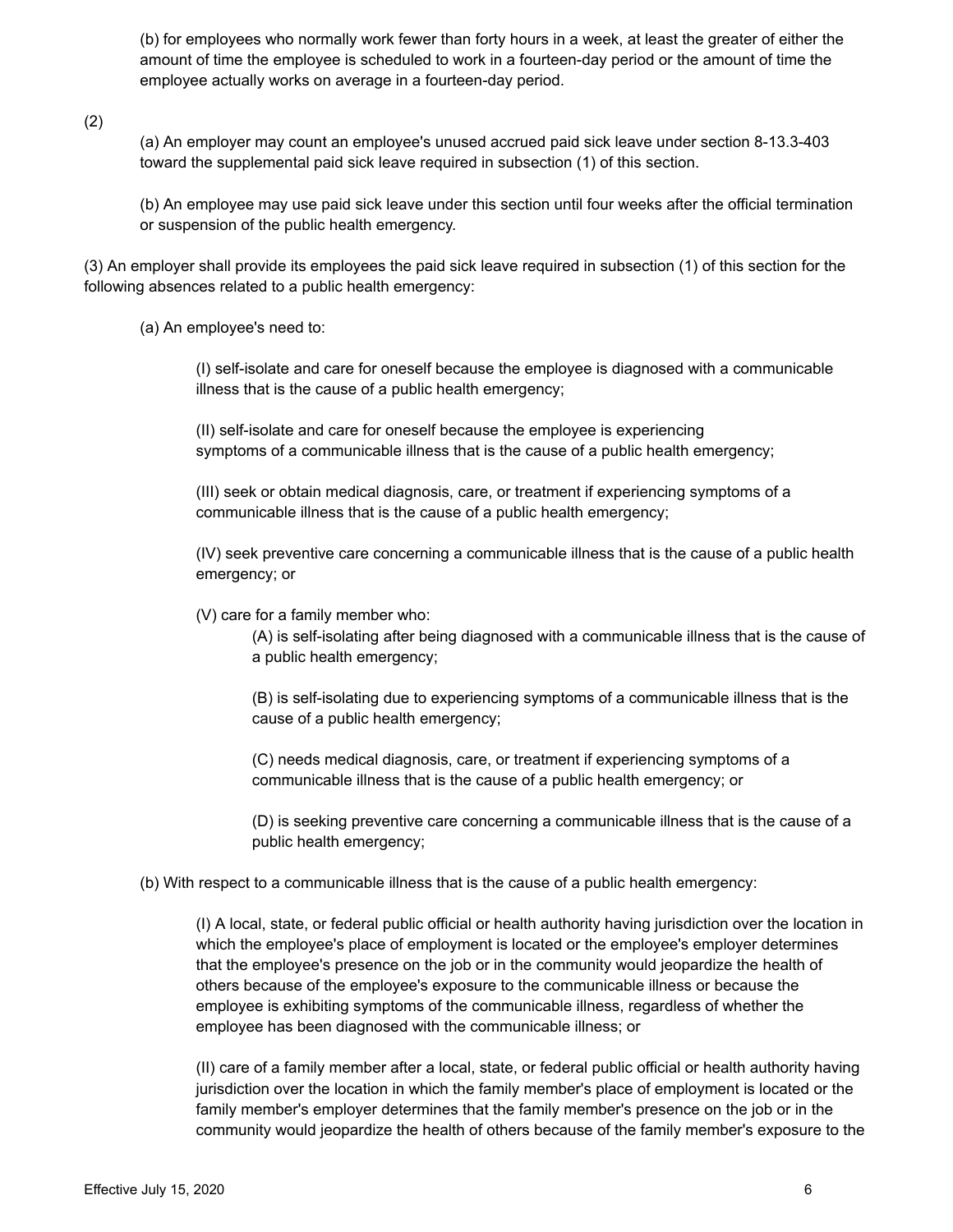communicable illness or because the family member is exhibiting symptoms of the communicable illness, regardless of whether the family member has been diagnosed with the communicable illness;

(c) care of a child or other family member when the individual's child care provider is unavailable due to a public health emergency, or if the child's or family member's school or place of care has been closed by a local, state, or federal public official or at the discretion of the school or place of care due to a public health emergency, including if a school or place of care is physically closed but providing instruction remotely;

(d) an employee's inability to work because the employee has a health condition that may increase susceptibility to or risk of a communicable illness that is the cause of the public health emergency.

(4) Notwithstanding any other provision in this part 4:

(a) An employee shall notify the employee's employer of the need for paid sick leave under this section as soon as practicable when the need for paid sick leave is foreseeable and the employer's place of business has not been closed;

(b) Documentation is not required to take paid sick leave under this section; and

(c) Employees are only eligible for paid sick leave in the amount described in subsection (1) of this section once during the entirety of a public health emergency even if such public health emergency is amended, extended, restated, or prolonged.

## **8-13.3-406. Paid sick leave related to COVID-19.**

(1) Employers in the state shall comply with the federal "Emergency Paid Sick Leave Act" In The "Families First Coronavirus Response Act", PUB. L. 116-127.

(2) On and after the effective date of this section through December 31, 2020, each employer in the state, regardless of size, shall provide paid sick leave in the amount and for the purposes provided in the federal "emergency Paid Sick Leave Act" in the "Families First Coronavirus Response Act", PUB. L. 116-127, to each employee who is not covered under the "Emergency Paid Sick Leave Act".

## **8-13.3-407. Employee rights protected - retaliation prohibited**.

(1) An employee is entitled to:

- (a) use paid sick leave consistent with this part 4;
- (b) file a complaint or inform any person about an employer's alleged violation of this part 4;
- (c) cooperate with the division in its investigation of an alleged violation of this part 4; and
- (d) inform any person of the person's potential rights under this part 4.

(2)

(a) An employer shall not take retaliatory personnel action or discriminate against an employee or former employee because the person has exercised, attempted to exercise, or supported the exercise of rights protected under this part 4, including the right to request or use paid sick leave pursuant to this part 4; the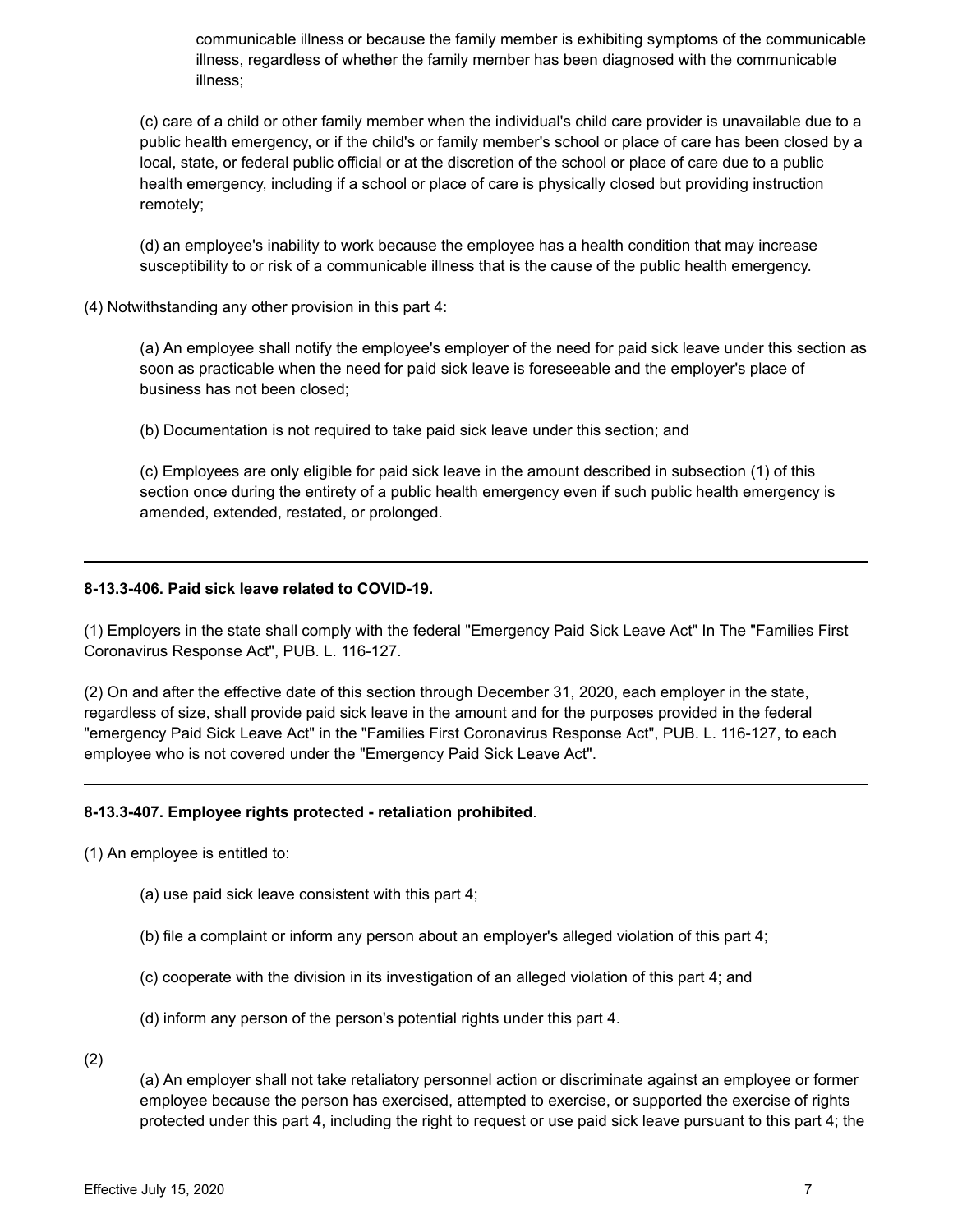right to file a complaint with the division or court or inform any person about any employer's alleged violation of this part 4; the right to participate in an investigation, hearing, or proceeding or cooperate with or assist the division in its investigations of alleged violations of this part 4; and the right to inform any person of the person's potential rights under this part 4.

(b) It is unlawful for an employer to count paid sick leave taken by an employee pursuant to this part 4 as an absence that may lead to or result in discipline, discharge, demotion, suspension, or any other retaliatory personnel action against the employee.

(3) The protections of this section apply to any person acting in good faith who alleges a violation of this part 4, even if the allegation is determined to be mistaken.

(4) The division shall investigate each claim of denial of paid sick leave in violation of this part 4. The division may investigate claims of retaliation in violation of this part 4.

(5) If an investigation of employer retaliation or interference with employee rights yields a determination that:

(a) rights of multiple employees have been violated, the violation as to each employee is a separate violation for purposes of fines, penalties, or other remedies;

(b) a violation cost an employee the employee's job or pay, the determination may include an order to reinstate the employee, to pay the employee's lost pay until reinstatement or for a reasonable period if reinstatement is determined not to be feasible, or both.

(6) Determinations made by the division under this section are appealable pursuant to section 8-4-111.5 and rules promulgated by the department regarding appeals and strategic enforcement.

## **8-13.3-408. Notice to employees - penalty - rules.**

(1) Each employer shall notify its employees that they are entitled to paid sick leave, pursuant to rules promulgated by the division. The rules must require the notice to:

(a) specify the amount of paid sick leave to which employees are entitled and the terms of its use under this part 4; and

(b) notify employees that employers cannot retaliate against an employee for requesting or using paid sick leave and that an employee has the right to file a complaint or bring a civil action if paid sick leave is denied by the employer or the employer retaliates against the employee for exercising the employee's rights under this part 4.

## (2) An employer complies with the notice requirements of this section by:

(a) supplying each employee with a written notice containing the information specified in subsection (1) of this section that is in english and in any language that is the first language spoken by at least five percent of the employer's workforce; and

(b) displaying a poster created pursuant to subsection (3) of this section in a conspicuous and accessible location in each establishment where the employer's employees work that contains the information required by subsection (1) of this section in english and in any language that is the first language spoken by at least five percent of the employer's workforce.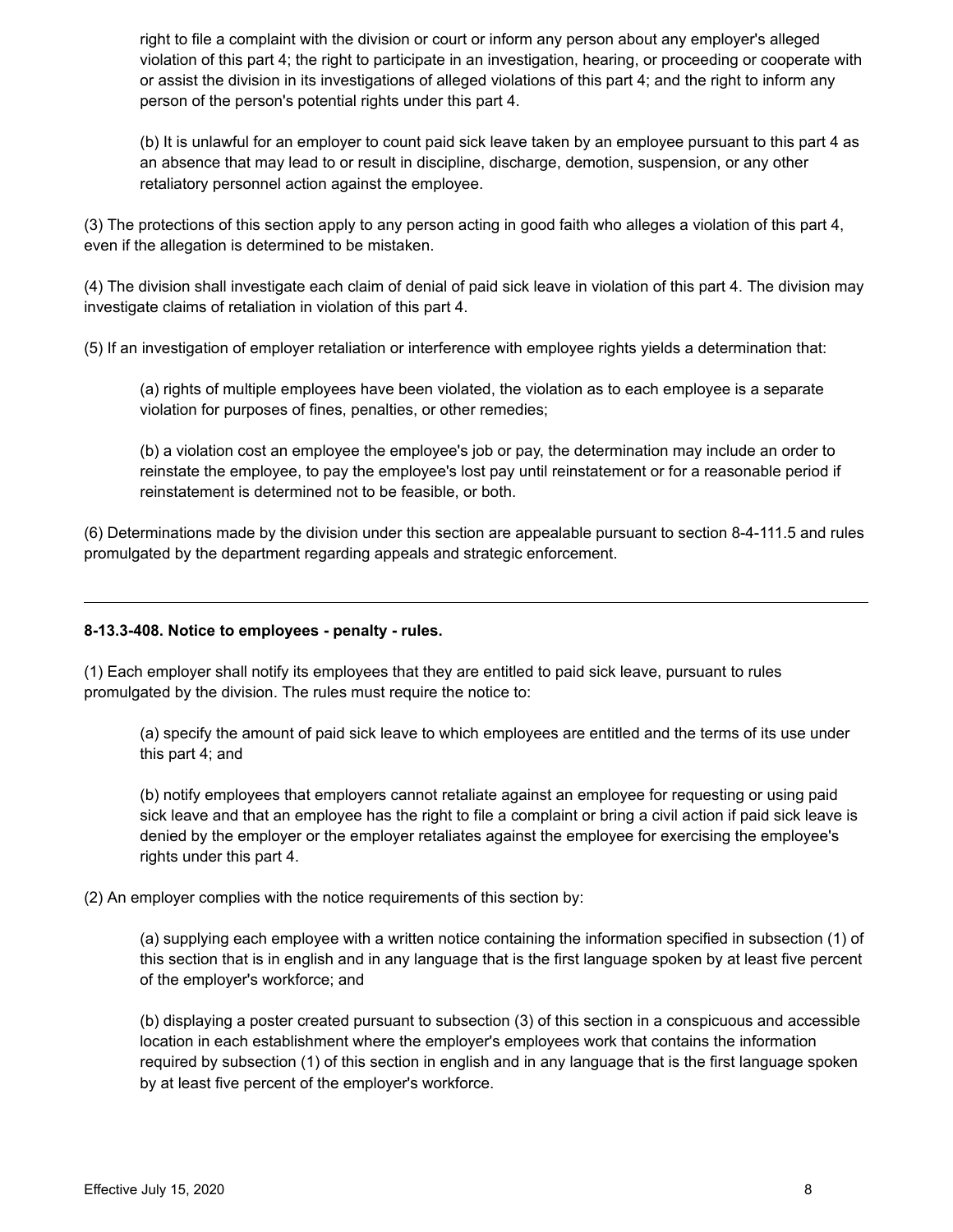(3) The division shall create and make available to employers posters and notices that contain the information required by subsection (1) of this section, and employers may use the posters and notices to comply with the requirements of this section.

(4)

(a) An employer who willfully violates subsection (2)(a) or (6) of this section is subject to a civil fine not to exceed one hundred dollars for each separate violation.

(b) An employer who willfully violates subsection (2)(b) of this section is subject to a civil fine not to exceed one hundred dollars.

(c) The fines collected under this subsection (4) shall be transmitted to the state treasurer, who shall deposit the fines in the general fund.

(5) If an employer's business is closed due to a public health emergency or a disaster emergency due to a public health concern, the notice and posting requirements of this section are waived for the period during which the place of business is closed.

(6) If an employer does not maintain a physical workplace, or an employee teleworks or performs work through a web-based platform, the employer shall provide the notice required in this section through electronic communication or a conspicuous posting in the web-based platform.

## **8-13.3-409. Employer records.**

(1) An employer shall retain records for each employee for a two-year period, documenting hours worked, paid sick leave accrued, and paid sick leave used. Upon appropriate notice and at a mutually agreeable time, the employer shall allow the division access to the records for purposes of monitoring compliance with this part 4.

(2) If an issue arises as to an employee's right to paid sick leave and the employer has not maintained or retained adequate records for that employee or does not allow the division reasonable access to the records, the employer shall be presumed to have violated this part 4 unless the employer demonstrates compliance by a preponderance of the evidence.

**8-13.3-410. Authority of director - rules**. The director may coordinate implementation and enforcement of this part 4 and adopt rules as necessary for such purposes.

## **8-13.3-411. Enforcement - judicial review of director's actions - repeal**.

(1) The director and the division have jurisdiction over the enforcement of this part 4 and may exercise all powers granted under article 1 of this title 8 to enforce this part 4.

(2) The division may enforce the requirements of this part 4.

(3) Pursuant to section 8-1-130, any findings, awards, or orders issued by the director with respect to enforcement of this part 4 constitute final agency action, and any person affected by such final agency action may seek judicial review as provided in section 24-4-106.

(4)

(a) A person aggrieved by a violation of this part 4 may commence a civil action in district court no later than two years after the violation occurs. A violation of this part 4 occurs on each occasion that a person is affected by a failure to provide paid sick leave or retaliation related to paid sick leave.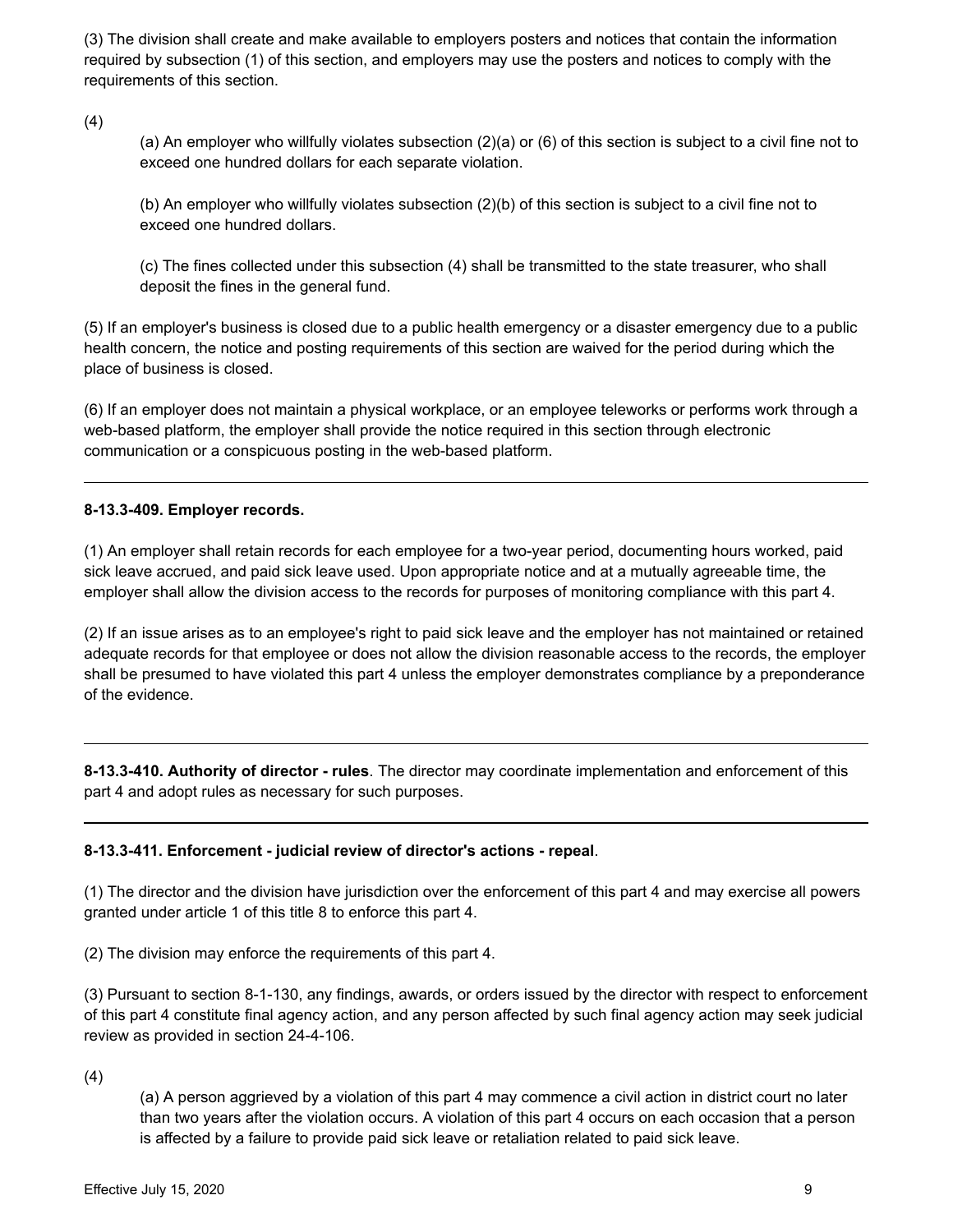(I) Beginning January 1, 2021, an employer with sixteen or more employees who violates this part 4 is liable for back pay and any other relief as provided by section 8-5-104 (2)(a) and (2)(b). This subsection (4)(b)(I) is repealed, effective January 1, 2022.

(II) Beginning January 1, 2022, an employer who violates this part 4 is liable for back pay and any other relief as provided by section 8-5-104 (2)(a) and (2)(b).

(c) If a civil action is commenced under this section, any party to the civil action may demand a trial by jury.

(d) Before commencing any civil action under this section, an aggrieved person must, in accordance with article 4 of this title 8, submit a complaint to the division or make a written demand for compensation or other relief to the employer. An employer has fourteen days to respond after receiving either a notice from the division that a complaint has been filed with the division or a written demand from the aggrieved person for compensation or other relief under this part 4.

(e) If a person aggrieved by a violation of this part 4 files a civil action to enforce a judgment made under this section, the court shall waive any filing fee required under article 32 of title 13.

(f) Nothing in this section prevents an aggrieved person from filing a charge with the division pursuant to this section.

#### **8-13.3-412. Confidentiality of employee information - definition.**

(1) An employer shall not require disclosure of details relating to domestic violence, sexual assault, or stalking or the details of an employee's or an employee's family member's health information as a condition of providing paid sick leave under this part 4.

(2) Any health or safety information possessed by an employer regarding an employee or employee's family member must:

(a) be maintained on a separate form and in a separate file from other personnel information;

(b) be treated as confidential medical records; and

(c) not be disclosed except to the affected employee or with the express permission of the affected employee.

(3) as used in this section, "affected employee" means the employee:

(a) about whom the health information pertains or who is the victim of the domestic abuse, sexual assault, or harassment; or

(b) whose family member is the subject of the health information or is the victim of the domestic abuse, sexual assault, or harassment.

#### **8-13.3-413. Employers encouraged to provide more generous paid sick leave.**

(1) Nothing in this part 4 discourages or prohibits an employer from adopting or continuing a paid sick leave policy that is more generous than the paid sick leave policy required by this part 4.

(b)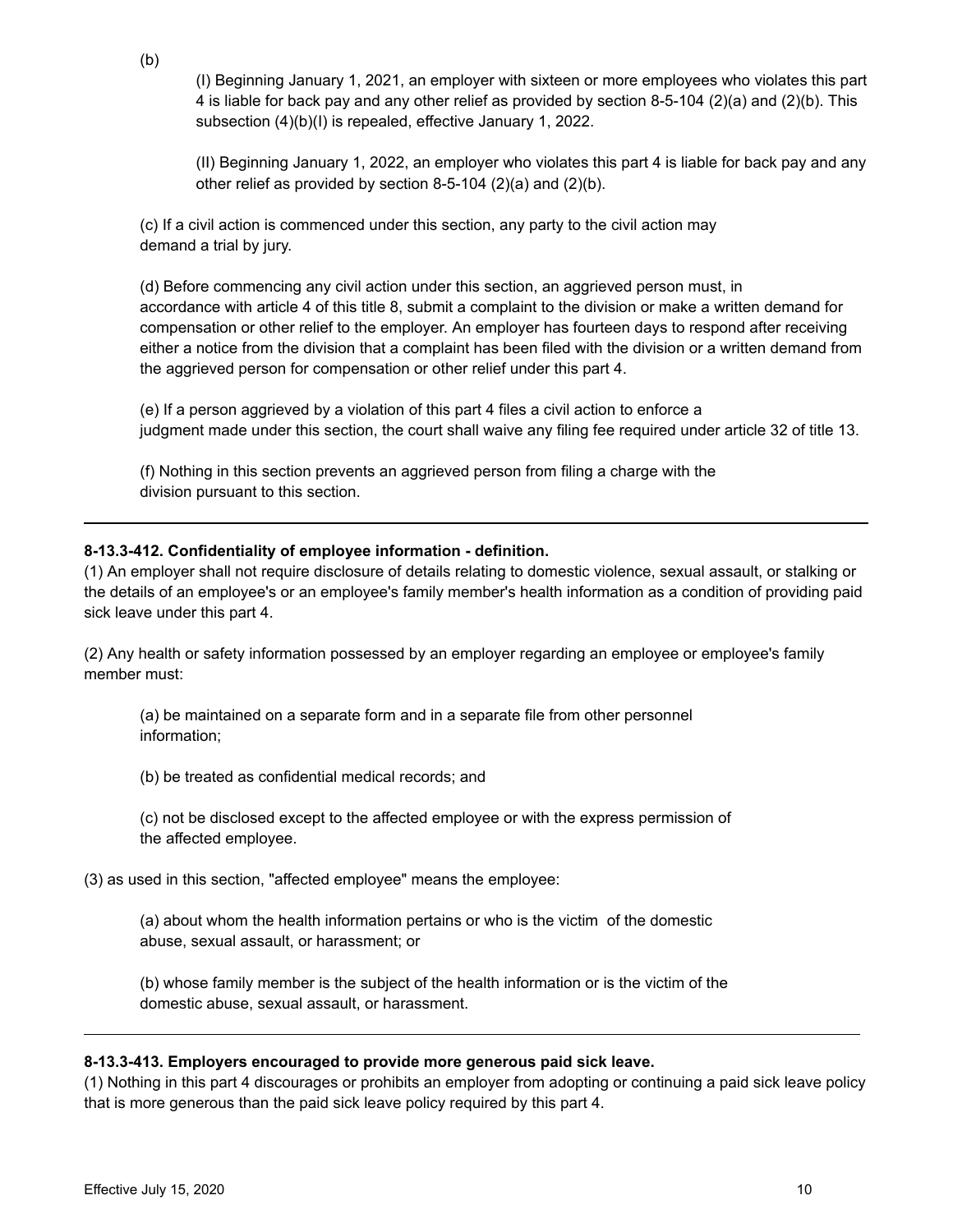(2) Nothing in this part 4 diminishes:

(a) the obligation of an employer to comply with any contract, collective bargaining agreement, employment benefit plan, or other agreement providing employees with a more generous paid sick leave policy than the paid sick leave policy required by this part 4; or

(b) the rights, privileges, or remedies of an employee under a collective bargaining or partnership agreement, employer policy, or employment contract.

(3) Nothing in this part 4 diminishes the rights of public employees regarding paid sick leave or the use of paid sick leave as provided in section 24-50-104(7).

## **8-13.3-414. Other legal requirements applicable**.

(1) This part 4 provides minimum requirements pertaining to paid sick leave and does not preempt, limit, or otherwise affect the applicability of any other law, regulation, requirement, policy, or standard that provides for a greater amount, accrual, or use by employees of paid sick leave or that extends other protections to employees.

(2) To the extent allowable and not in conflict with federal law, any paid sick leave provided to an employee of a federal contractor as required by federal executive order 13706, "Establishing Paid Sick Leave For Federal Contractors", as published in 81 fed. reg. 67598 (2016), is considered paid sick leave provided under this part 4.

## **8-13.3-415. Collective bargaining agreements**.

(1)

(a) With agreement of the fund trustees, an employer signatory to a multiemployer collective bargaining agreement may fulfill its obligations under this part 4 by making contributions to a multiemployer paid sick leave fund, plan, or program based on the hours each of its employees accrues pursuant to this part 4 while working under the multiemployer collective bargaining agreement, if the fund, plan, or program enables employees to collect paid sick leave from the fund, plan, or program based on hours they have worked under the multiemployer collective bargaining agreement and for the purposes specified under this part 4.

(b) Employees who work under a multiemployer collective bargaining agreement into which their employers make contributions as provided in subsection (1)(a) of this section may collect from the paid sick leave fund, plan, or program based on hours they have worked under the multiemployer collective bargaining agreement and for the purposes specified under this part 4.

(2) This part 4 does not apply to employees covered by a bona fide collective bargaining agreement in effect on the effective date of this part 4 if the collective bargaining agreement provides for equivalent or more generous paid sick leave for the employees covered by the collective bargaining agreement.

(3) For employees covered by a bona fide collective bargaining agreement that is initially negotiated or negotiated for the next collective bargaining agreement after the effective date of this part 4, this part 4 does not apply to such employees if the requirements of this part 4 are expressly waived in the collective bargaining agreement and the collective bargaining agreement provides for equivalent or more generous paid sick leave for the employees covered by the collective bargaining agreement.

**8-13.3-416. Employer policies**. An employer policy adopted or retained must not diminish an employee's right to paid sick leave under this part 4. Any agreement by an employee to waive the employee's rights under this part 4 is void as against public policy.